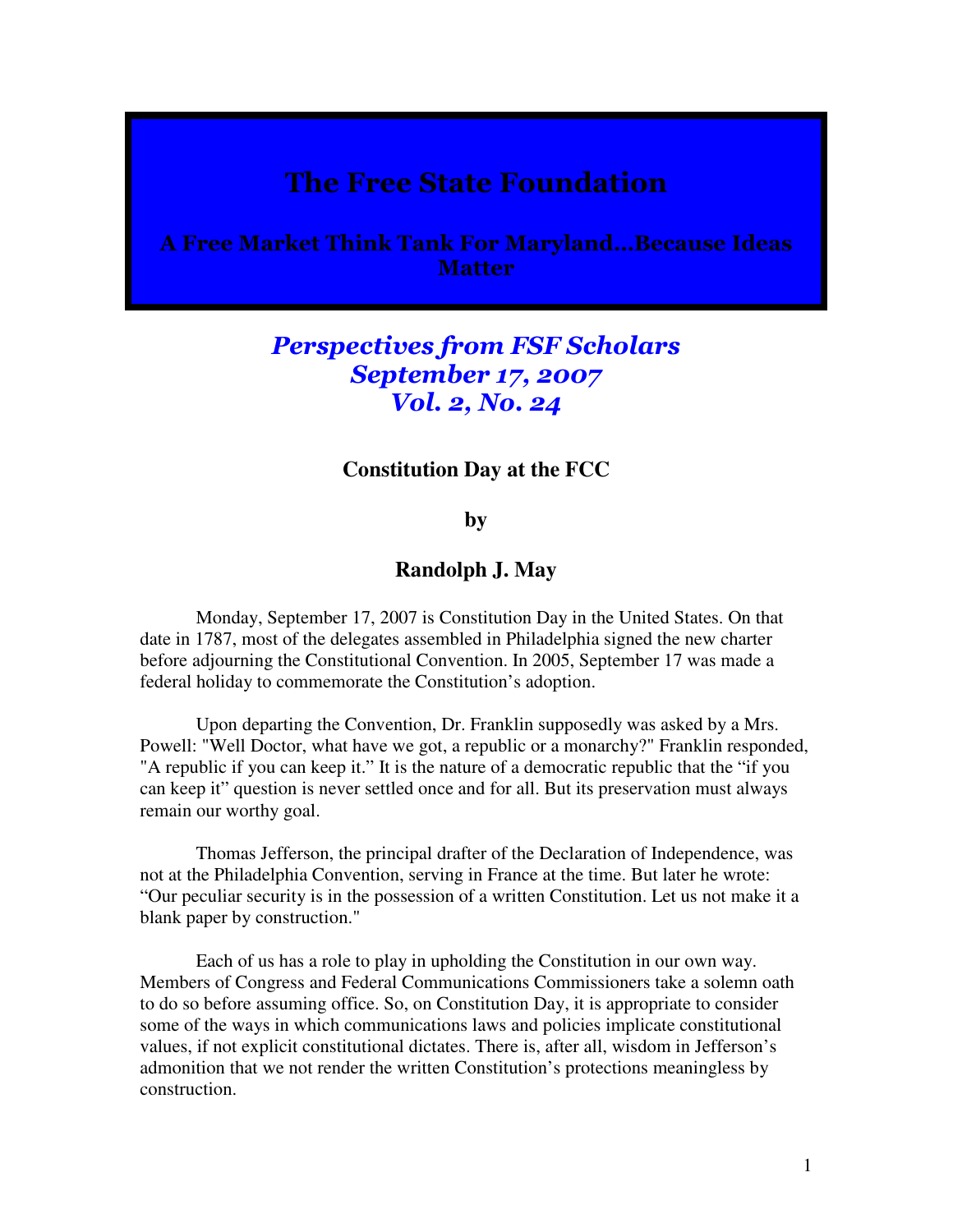What I want to do in this brief piece is suggest one important way in which Congress could change the Communications Act of 1934 to bring our basic communications law more in line with our constitutional values. And then I want to address the constitutional implications of some current contentious issues at the FCC. I do not suggest that this discussion by any means exhausts the list of communications law and policy issues with constitutional implications. Rather, I contend that if Congress and the FCC had in mind the constitutional values I will discuss, our nation's communications policies would be sounder, and more consistent with the marketplace realities of our digital age in which communications competition is flourishing.

 With respect to statutory reform, there are over 100 places in the Communications Act that direct the FCC to act "in the public interest." A considerable amount of the agency's regulatory activity remains governed by this vague standard. This is a delegation of legislative authority so indeterminate that I have argued it violates the nondelegation doctrine that inheres in separation of powers principles at the core of our tripartite constitutional system.

 The FCC was created consistent with the Progressive era ideal that "independent" entities such as the FCC, staffed by "experts," should be given almost boundless discretion to act in the public interest. Senator Clarence Dill, chief sponsor of the 1934 Communications Act, remarked that the public interest standard "covers just about everything." Anyone who has observed the FCC for even a short period of time might say the public interest standard means "whatever three of the five FCC commissioners say it means on any given day."

 Justice Felix Frankfurter early on gave the public interest standard an unbounded interpretation, declaring somewhat mysteriously in 1940 in *FCC v. Pottsville Broadcasting Co.* that the standard is "as concrete as the complicated factors for judgment in such a field of delegated authority will permit." Frankfurter, an avid devotee of New Deal regulatory theories, quoted Elihu Root to this effect concerning the new alphabet agencies:

> There will be no withdrawal from these experiments. We shall go on; we shall expand them, whether we approve theoretically or not, because such agencies furnish protection to rights and obstacles to wrong doing which under our new social and industrial conditions cannot be practically accomplished by the old and simple procedure of legislatures and courts as in the last generation.

 No doubt we have moved far beyond the "old and simple procedure of legislatures and courts" that preceded the New Deal's constitutional revolution. Nevertheless, the Supreme Court has continued to maintain that, in order not to violate fundamental separation of powers principles, congressional delegations must contain an "intelligible principle" to guide the agency acting under the delegated legislative authority. Absent delegations of authority that contain intelligible principles to guide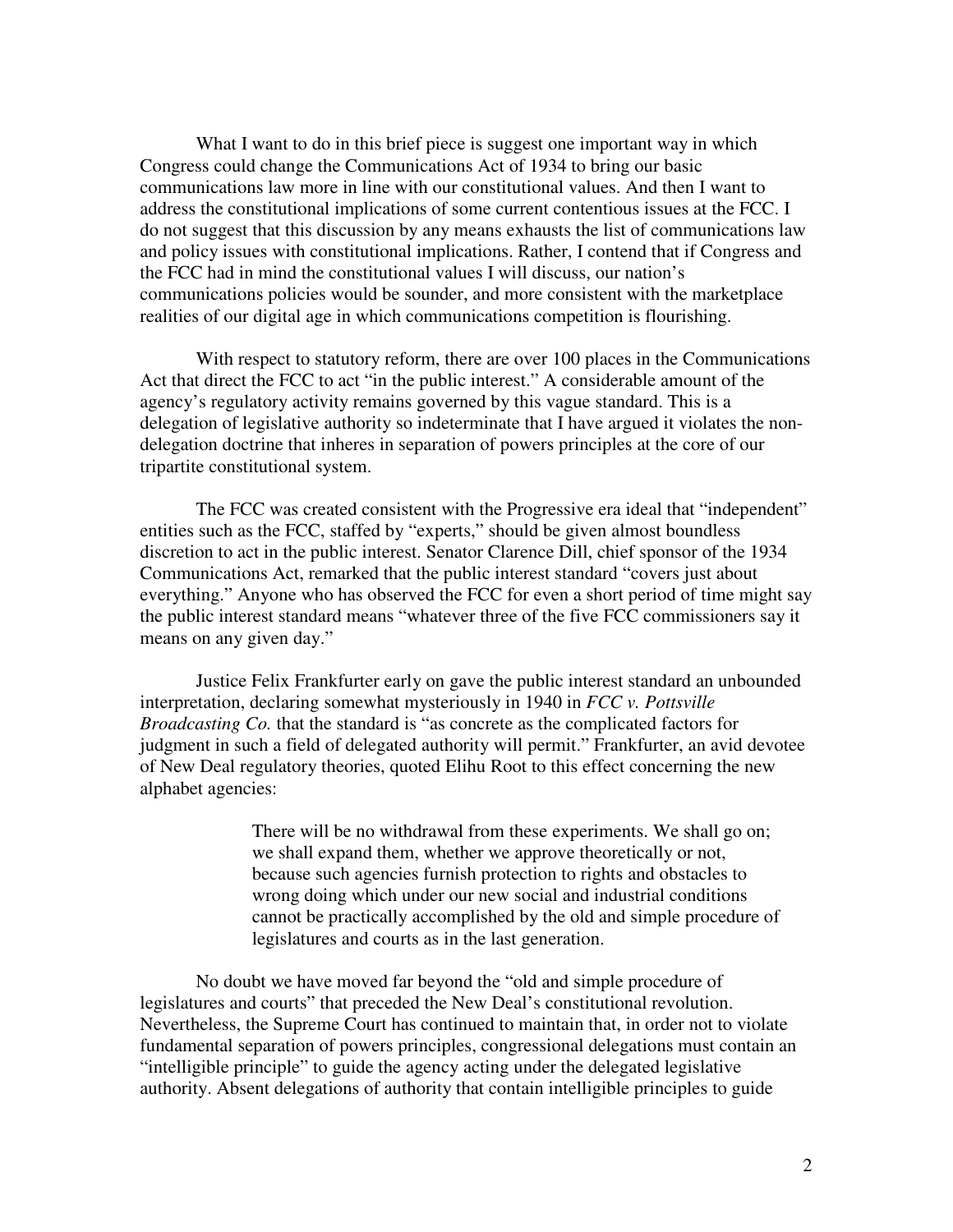agencies, it is difficult for the people to hold Congress accountable for the exercise of its legislative responsibilities. While the Court thus far has sanctioned the public interest standard, squaring the standard with the "intelligible principle" requirement is problematic.

 In any event, Congress need not wait for Supreme Court jurisprudence to catch up with the Constitution. It should reform our current Communication Act by adopting a new market-oriented regulatory regime that ties regulation to a rigorous competition standard grounded in antitrust-like jurisprudential principles. Explicitly directing the Commission to look to marketplace competition as its lodestar rather than the vague "public interest" would make the regulatory regime conform more closely to constitutional norms.

 Turning to the FCC, many of the actions the agency takes or considers implicate free speech and property rights interests intended to be protected by the First and Fifth Amendments. For example, net neutrality mandates that prevent broadband Internet service providers from blocking or discriminating against any content, or which require them to post or send any subscriber content presented to them, likely violate the free speech rights of the ISPs, speakers entitled to First Amendment protections. ISPs are entitled to be free from government compulsion to carry content they would prefer not to carry. It is well-settled that the First Amendment not only restricts the government from censoring speech the speaker wishes to convey; it also restricts the government from compelling speakers to convey speech that they would prefer not to convey or to be associated with messages with which they prefer not to be associated. (This same principle is relevant to the consideration of other FCC proposals, such as those that would mandate that broadcast licensees and other distributors of video programming engage in consumer education announcements that are, in effect, dictated by the government.)

 Net neutrality mandates implicate property rights as well to the extent their practical effect is to require broadband ISPs to carry content on terms and conditions other than those they prefer. Net neutrality mandates require ISPs to incur costs expending network and associated resources to provide compelled access to third parties on government-mandated, not market, terms.

 It is possible, based on a proper record, that the Commission would have authority to classify (or re-classify, as the case may be) broadband Internet providers as regulated common carriers rather than unregulated information services providers. But having relieved broadband ISPs of the Communications Act's common carrier requirements based on determinations of market competitiveness, it is questionable whether the Commission can now take actions which dictate how the capacity on the ISPs' networks —which, after all, constitute private property— must be used or the terms under which the costs incurred in building and operating those networks may be recovered.

 Some of the actions that the Commission is considering with respect to cable operators are particularly insensitive to First Amendment values. For example, imposition of an a la carte mandate that would dictate the manner in which cable operators must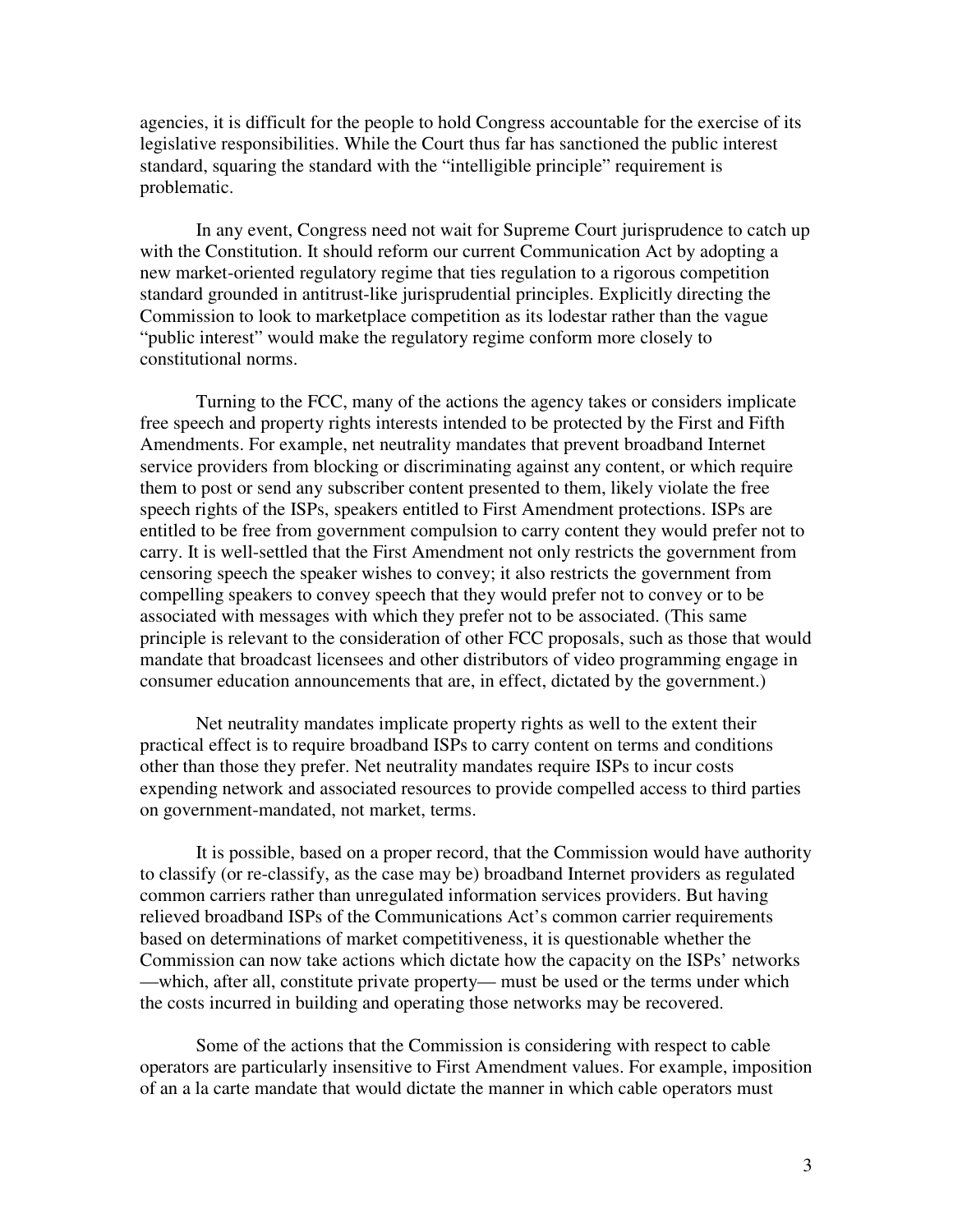offer their programming fare to consumers, say, by mandating the option of subscribing to individually-priced channels, offends the operators' free speech rights. It is impossible to imagine it would be constitutional for the government to require the Washington Post or Newsweek to unbundle various sections of their newspapers and magazines and offer them on a separately-priced basis. In today's era of media abundance, it is no longer appropriate to think of the free speech rights of cable companies in a way that is fundamentally different than that of newspapers and magazines.

 "Must carry" and leased access mandates for digital cable systems implicate the First Amendment just as analog-era must carry mandates did. While the Supreme Court in the 1994 *Turner Broadcasting System v. FCC* decision narrowly upheld the earlier "must carry" requirements against a First Amendment challenge, it acknowledged that the mandates presented a serious free speech issue. Ultimately, the decision upholding the rules rested heavily on the Court's assumption that cable operators exercised "bottleneck control" over video content coming into subscribers' homes. In today's competitive communications marketplace environment, that notion lacks persuasive force, assuming for the sake of argument it ever should have been sufficient to overcome cable operators' First Amendment rights.

 And, like net neutrality, must carry and leased access mandates implicate property rights, ever more substantially as the justification for such compelled access regulation weakens and the extent and impact of the compelled access obligation grows. Cable operators have a Fifth Amendment interest in not having the government, absent a compelling interest, commandeer their private networks and turned them over to the use of others. Even in our digital broadband era, capacity is by no means limitless or costfree. With competition among multiple platforms using different technologies, cable operators —as well as other broadband providers —should remain free to decide how to put their network facilities to the most economic use.

 In a similar vein, the FCC's renewed interest in considering whether apartment and building owners should be prohibited from entering into or maintaining exclusive arrangements with broadband providers raises Fifth Amendment red flags. Before the government dictates with whom and under what terms owners of apartments and buildings can contract for access to private property, it ought to have a very compelling interest. If tenants are unsatisfied with the services provided --including not only the vending machines, washing machines, and food service, but also the communications services—won't the tenants move to a property they find more attractive, all things considered? Or does the Commission believe that the apartment and building owners possess monopolistic power, and, if so, that it possesses the authority to compel access based on that determination? Regardless of what one believes about the ultimate disposition of any case challenging the Commission's authority to regulate access to a building owner's property, this is another instance where the constitutional values at stake should point the Commission away from adopting a new pro-regulatory mandate.